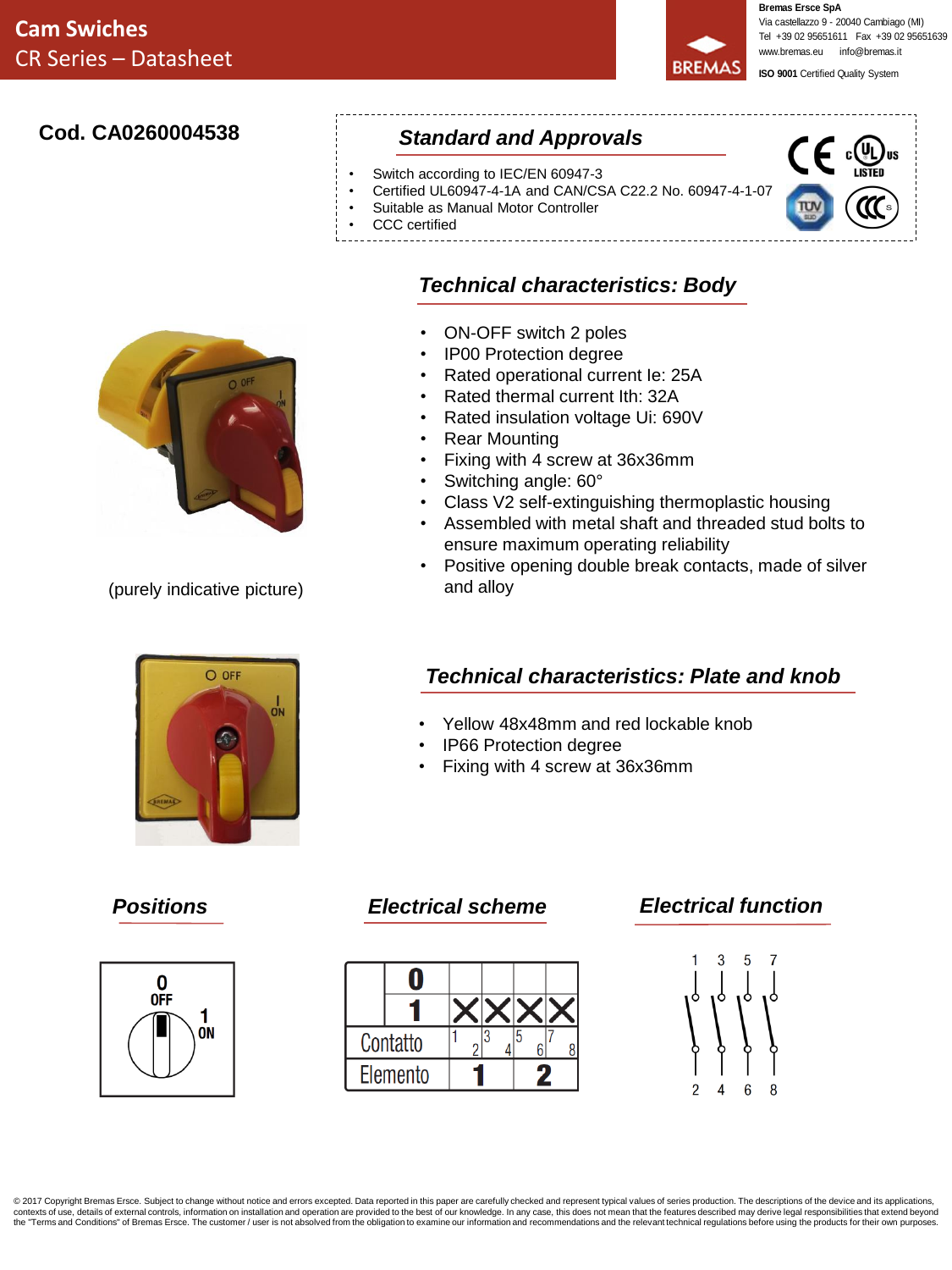# **Cod. CA0260004538**

measures in mm (in)

### *Dimensions*



© 2017 Copyright Bremas Ersce. Subject to change without notice and errors excepted. Data reported in this paper are carefully checked and represent typical values of series production. The descriptions of the device and i

**Bremas Ersce SpA** Via castellazzo 9 - 20040 Cambiago (MI) Tel +39 02 95651611 Fax +39 02 95651639 www.bremas.eu info@bremas.it

**ISO 9001** Certified Quality System

**BREMAS**